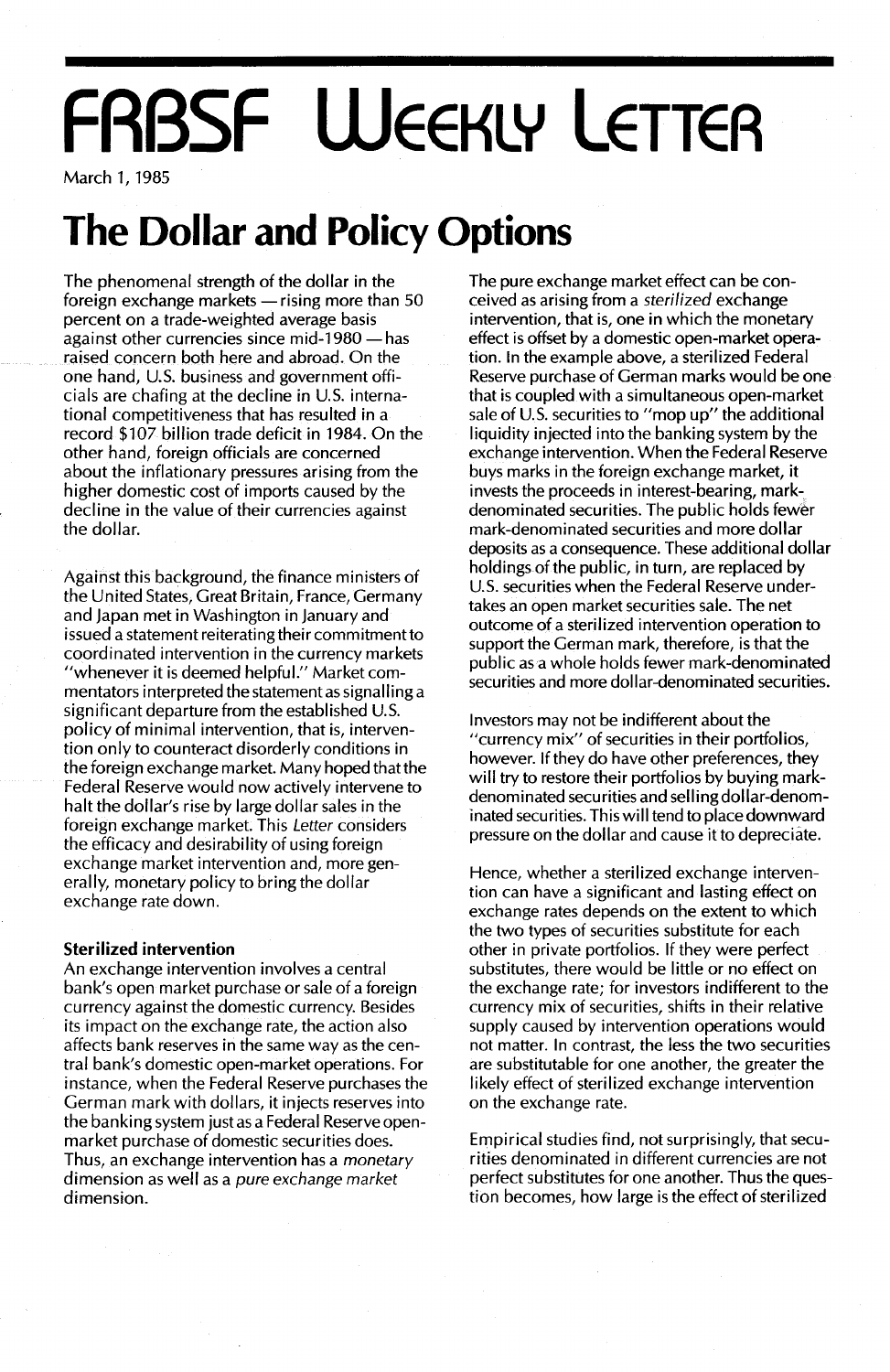# **FRBSF**

exchange intervention? Besides the degree to which assets can be substituted for one another, the magnitude of the effect should also depend on the size of the intervention relative to the total size of the securities in the public's aggregate portfolio. Purely on a *priori* grounds, in view of the huge aggregate stock of domestic and foreign securities outstanding in private portfolios, it is hard to see how any realistic magnitudes of exchange intervention by major central banks, either in isolation or as a coordinated group, can have a lasting effect on exchange rates.

This inference has been borne out at least in part by empirical investigations. At the Versailles Economic Summit in 1982, the heads of state of major industrial nations ordered a joint study by their central banks on the effects of exchange intervention on the exchange market. In the report that was issued in April 1983, the Working Group stated after extensive statistical studies that there was little evidence of a significant *lasting* impact during normal times. More specifically, the report found that during episodes of great turmoil in the exchange market-for instance, in October 1978 - coordinated intervention by major central banks was able to restore orderly market conditions. However, for the longer period since the beginning of floating exchange rates in 1973, there was little evidence of a systematic relationship between sterilized exchange interventions and exchange-rate changes, despite the many episodes of heavy interventions by the major central banks.

#### **Monetary policy**

The monetary dimension of exchange intervention, or "unsterilized" intervention, is likely to have a larger effect on the exchange rate, however. In the aforementioned case, if the Federal Reserve purchase of German marks is allowed to increase U.S. bank reserves, the effect on the money supply is similar to that of domestic openmarket securities purchases.

A monetary stimulus is likely to depreciate the value of the dollar quite significantly through two channels: prices and real interest rates. Because prices adjust slowly, real liquidity in the economy initially expands in proportion to the rise in money growth. This causes real interest rates to fall and leads to dollar depreciation as dollar investments become less attractive compared to investments abroad.

The initial fall of the dollar takes place in both nominal and real (adjusted for domestic and foreign relative prices) terms, and therefore translates into a rise in the international competitiveness of U.S. exports. The second round of adjustment begins to eliminate the improvement in the U.S. competitive position, however. As prices begin to rise in response to more rapid money growth, real liquidity falls. The fall in real liquidity, in turn, puts upward pressure on real interest rates and the *real* value of the dollar. Higher real rates again make the dollar an attractive investment.

Most empirical work suggests that a rise in the rate of money growth is fully reflected in a higher domestic price level after approximately two years. Moreover, even the temporary dollar depreciation in real terms only improves the U.S. trade balance with a considerable lag. Empirical studies find that the trade balance improves about six months after a dollar depreciation and keeps on improving for up to two years. As the real value of the dollar gradually appreciates back to its initial level, however, the tradeimprovement effect also wears off  $-$  largely by the end of the third year following the initial monetary stimulus.

This suggests that although a monetary expansion could bring about a dollar depreciation fairly quickly, its intended effects would be transitory. Against this short-term gain, one must weigh the costs to society of a potential rekindling of infla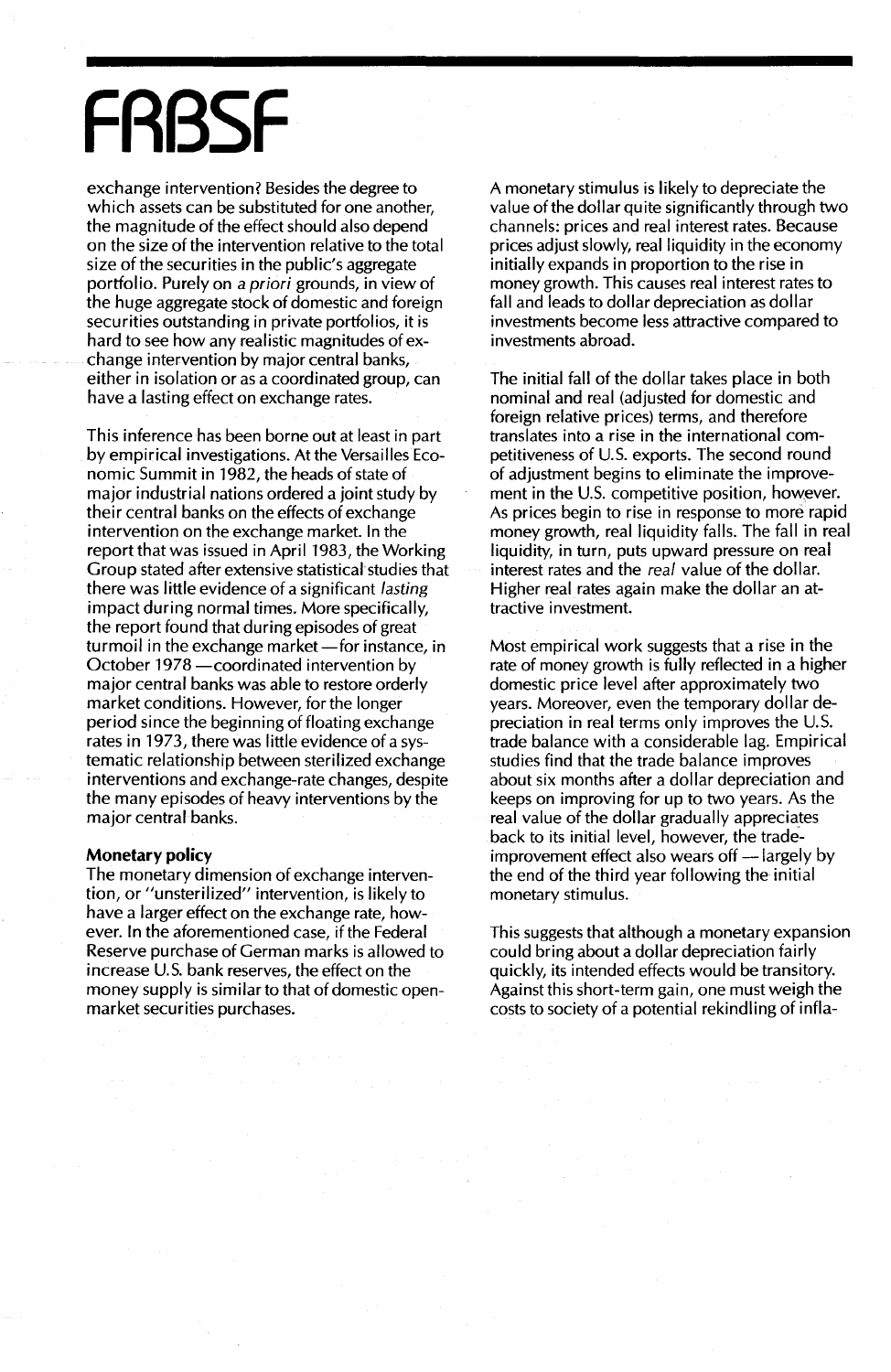tion caused by the substantial acceleration of money-growth rates that would be needed to bring about a significant depreciation of the dollar exchange rate. Considering the hard-won gains in bringing down the public's "inflation psychology" in recent years, taking this risk is difficult to justify. Moreover, past experience both in this country and abroad shows that repeated attempts at exploiting this short-term gain would soon see it disappear.

Finally, many analysts bel ieve that at the heart of the dollar's rise, at least overthe past two years, is a "real side" phenomenon that is associated with the rise in the federal government budget deficit and that is not monetary in nature. A long-run solution to the problem, therefore, lies outside the realm of Federal Reserve policies, and must be sought in a resolution of the federal budget deficit problem.

Hang-Sheng Cheng and Michael Hutchison

#### MONETARY POLICY OBJECTIVES FOR 1985

Federal Reserve Chairman Paul Volcker presented a report to the Congress on the Federal Reserve's monetary policy objectives for 1985 on February 20. The report includes a summary of the Federal Reserve's monetary policy plans along with a review of economic and financial developments in 1984 and the economic outlook in 1985. Single or multiple copies of the report can be obtained upon request from the Public Information Department, Federal Reserve Bank of San Francisco, P.O. Box 7702, San Francisco, CA 94120; phone (415) 974-2246.

Opinions expressed in this newsletter do not necessarily reflect the views of the management of the Federal Reserve Bank of San Francisco, or of the Board of Governors of the Federal Reserve System.

Editorial comments may be addressed to the editor (Gregory Tong) orto the author .... Free copies of Federal Reserve publications can be obtained from the Public Information Department, Federal Reserve Bank of San Francisco, P.O. Box 7702, San Francisco 94120. Phone (415) 974-2246.